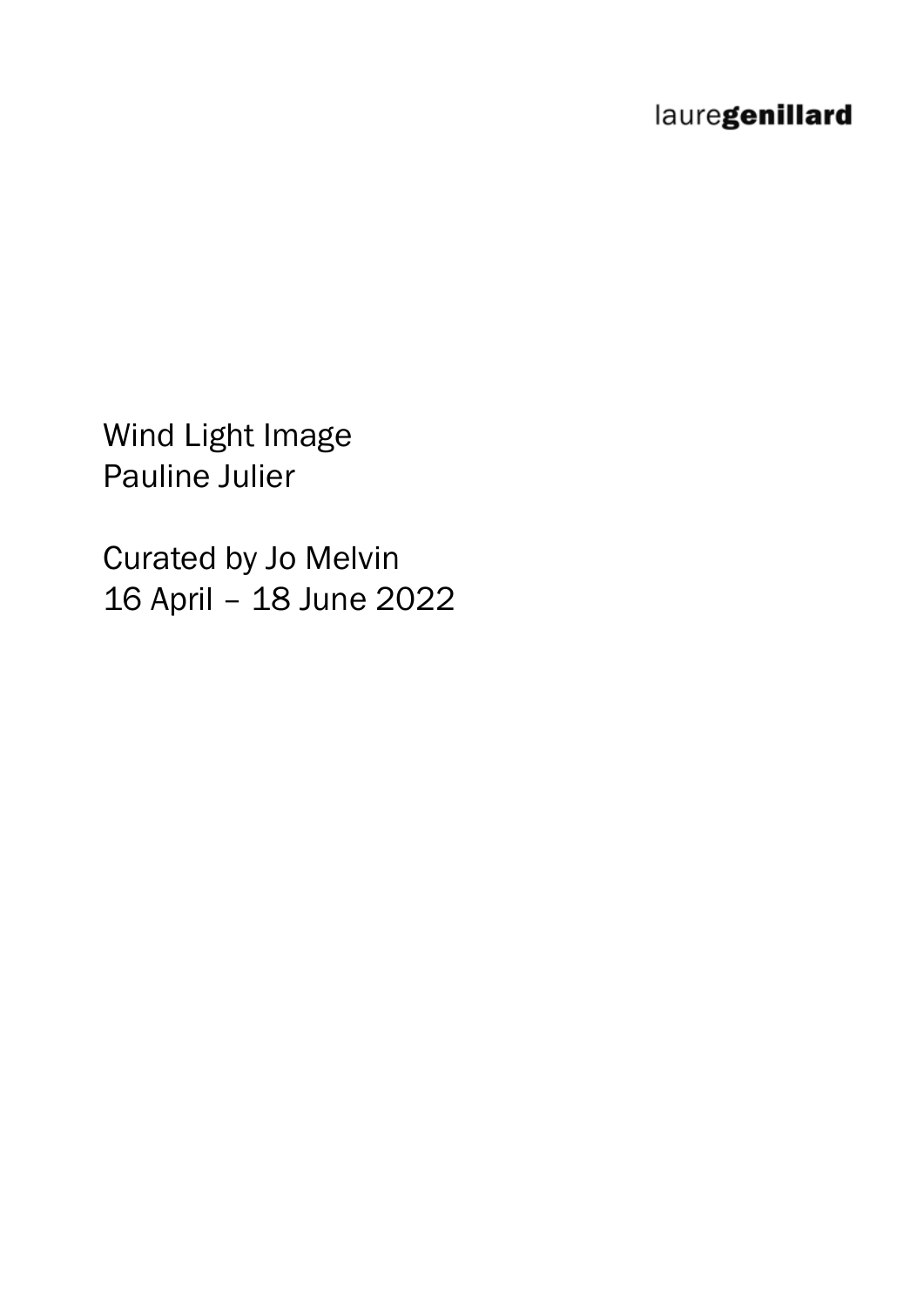### lauregenillard

A selection of chapters from Naturalis Historia are shown in the exhibition.

Naturalis Historia (2015-2019 - exhibition +book + film) is an installation that brings several natural stories thanks to a number of sound and visual devices. Each story explores a situation where men are grappling with nature, which points up their obsessions and shakes their certainties to the core. Rather like an essay, the show exists at the crossroads of the personal point of view and the documentary study, adopting a kaleidoscopic form. It lays out the narratives, traces and gathered objects to form different layers in what could be seen as an excerpt from a personal encyclopedia, contemporary and visual.

« Naturalis Historia defends the idea that humans, seeking to shape a raw, changing world, confine it with their categories of thought, which lend it a certain stability. I want to stress how much the concepts that are used to organize the diversity of the world are our own; we produce them and with them the risk of emptying the world of its essence by freezing it in a catalogue of images, landscapes, definitions, and resolutions (scientific, religious, etc.) It is the same movement as that of the volcano that snuffs out life by freezing a forest or city in place. The same drive as that of the photographic image which slices up the "real" and thus plays a part in holding in place a world to be seen and understood. It is the same illusion of the continuity of movement produced by the film image. The world is emptied of its raw vitality and organized according to representational codes that are inevi- tably anthropized." Pauline Julier, Press release, 2017.

The title is inspired by the enclopedic work, Naturalis Historia, by Pliny The Elder.

Solo Show in 2017 in Centre Culturel Suisse de Paris (FR) + 2020 in ZKM Karlsruhe as part of a show curated by Bruno Latour.

This project also includes a book and a film.



### LA GROTTE

(video HD, 12', sound, loop) . An hypnotic and ambiguous video. Is that water, smog, smoke or clouds? It's about losing scale. Are we at the center of the Earth or in the infinite space ? Is that the beginning of the world or the end ? Is the Nature evoqued here a protection or an thread ? The sound composition is englobing, warm and meditative plays both reassuring and worrying.



Text + print from Napoli tiprich wich is 3 16mm bringing together different stories from the past and actual about Vesuvio, épicenter of popular belfief, religion and scintific knowledge. Different version of the fanicnating eruption phenomena. Despite the human beings' tentative to grasp it passing by Gods and eplanation, Nature is still impredictive.



THE WORLD'S OLDEST LANDSCAPE + WALLPAPER (video HD, 9'46, son mono, loop) It is the sory of the Vegetal Pompei, the oldest forest in the world, 300 millions years back in time. Fossils were find under a coal mine in Nothern China thanks to the work of chines paleobotanist chinois, Professeur Jun Wang.

# lauregenillard